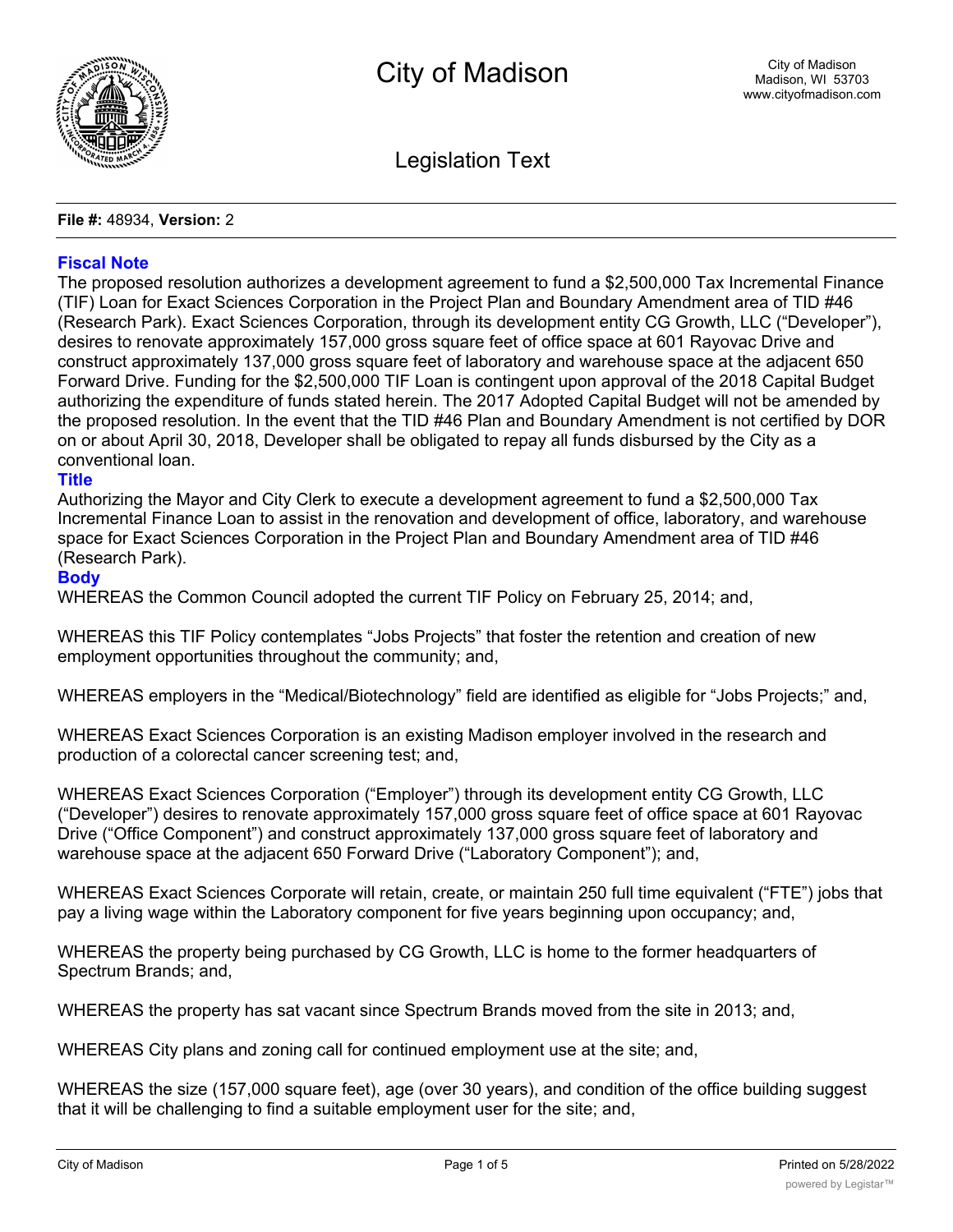### **File #:** 48934, **Version:** 2

WHEREAS should CG Growth, LLC not move forward with this project, there exists a risk that the building will remain vacant for an indeterminate amount of time; and,

WHEREAS the property is located in a neighborhood in great need of employment opportunities, in proximity to the Park Edge/Park Ridge Neighborhood Resource Team Focus Area; and,

WHEREAS through the Laboratory Component of the project at 650 Forward Drive, Exact Sciences Corporation will provide at least 250 guaranteed new FTE positions to the City of Madison, with an additional 350 FTE relocated and new positions at the Office Component of the project at 601 Rayovac Drive; and,

WHEREAS Exact Sciences Corporation has pledged to work with the nearby Park Edge/Park Ridge Employment Center to connect neighborhood residents with employment opportunities within the facility; and,

WHEREAS CG Growth, LLC submitted a TIF Application to the City of Madison and the project qualifies for TIF assistance under the "Jobs Project" category of the City's TIF Policy; and,

WHEREAS to move forward with the project, CG Growth, LLC requires an investment of \$2,500,000 of TIF, representing approximately 55% of the net present value of tax increment generated by the project; and,

WHEREAS 55% exceeds the gap analysis waiver policy of providing 40% of the net present value of tax increment generated by a project.

NOW THEREFORE BE IT RESOLVED that the City herby finds and determines that the Project is consistent with the public purposes of Tax Increment Finance Law and plans and objectives set forth in the City of Madison TIF Policy.

BE IT FURTHER RESOLVED that the City finds that the project warrants a "Jobs Project" gap analysis waiver of approximately 55% of the net present value of the tax increment generated by the project given the project involves the reuse of a significant vacant facility, the attraction of new jobs to a neighborhood in great need of employment opportunities, and a willingness of Exact Sciences Corporation to connect neighboring residents with employment opportunities within the facility.

BE IT FURTHER RESOLVED that funding is subject to the following conditions:

1. The Project. Developer and Employer agree to renovate and develop on the Property:

a. Approximately 157,000 gross square feet of office space at 601 Rayovac Drive ("Office Component") and 137,000 gross square feet of laboratory and warehouse space at 650 Forward Drive ("Laboratory Component") (together the Office Component and the Laboratory Component are referred to as the "Project").

b. Retain, create or maintain 250 full time equivalent ("FTE") jobs that pay a living wage, as defined by the City, (the "FTE Jobs") within the Laboratory Component for five years beginning upon occupancy of the Laboratory Component by the Employer. The City recognizes and agrees that Employer is entitled to rely on the transfer of some or all employees of other of Employer's facilities to the Laboratory Component to satisfy this obligation in the event those facilities close or the transferred jobs are from outside the City of Madison.

Form of Assistance. TIF assistance shall be provided in the form of a zero interest (0%) loan at closing from the City to Developer, or its assigns, in an amount not to exceed Two Million Five Hundred Thousand  $\mathcal{L}(\mathcal{L}(\mathcal{L}(\mathcal{L}(\mathcal{L}(\mathcal{L}(\mathcal{L}(\mathcal{L}(\mathcal{L}(\mathcal{L}(\mathcal{L}(\mathcal{L}(\mathcal{L}(\mathcal{L}(\mathcal{L}(\mathcal{L}(\mathcal{L}(\mathcal{L}(\mathcal{L}(\mathcal{L}(\mathcal{L}(\mathcal{L}(\mathcal{L}(\mathcal{L}(\mathcal{L}(\mathcal{L}(\mathcal{L}(\mathcal{L}(\mathcal{L}(\mathcal{L}(\mathcal{L}(\mathcal{L}(\mathcal{L}(\mathcal{L}(\mathcal{L}(\mathcal{L}(\mathcal{$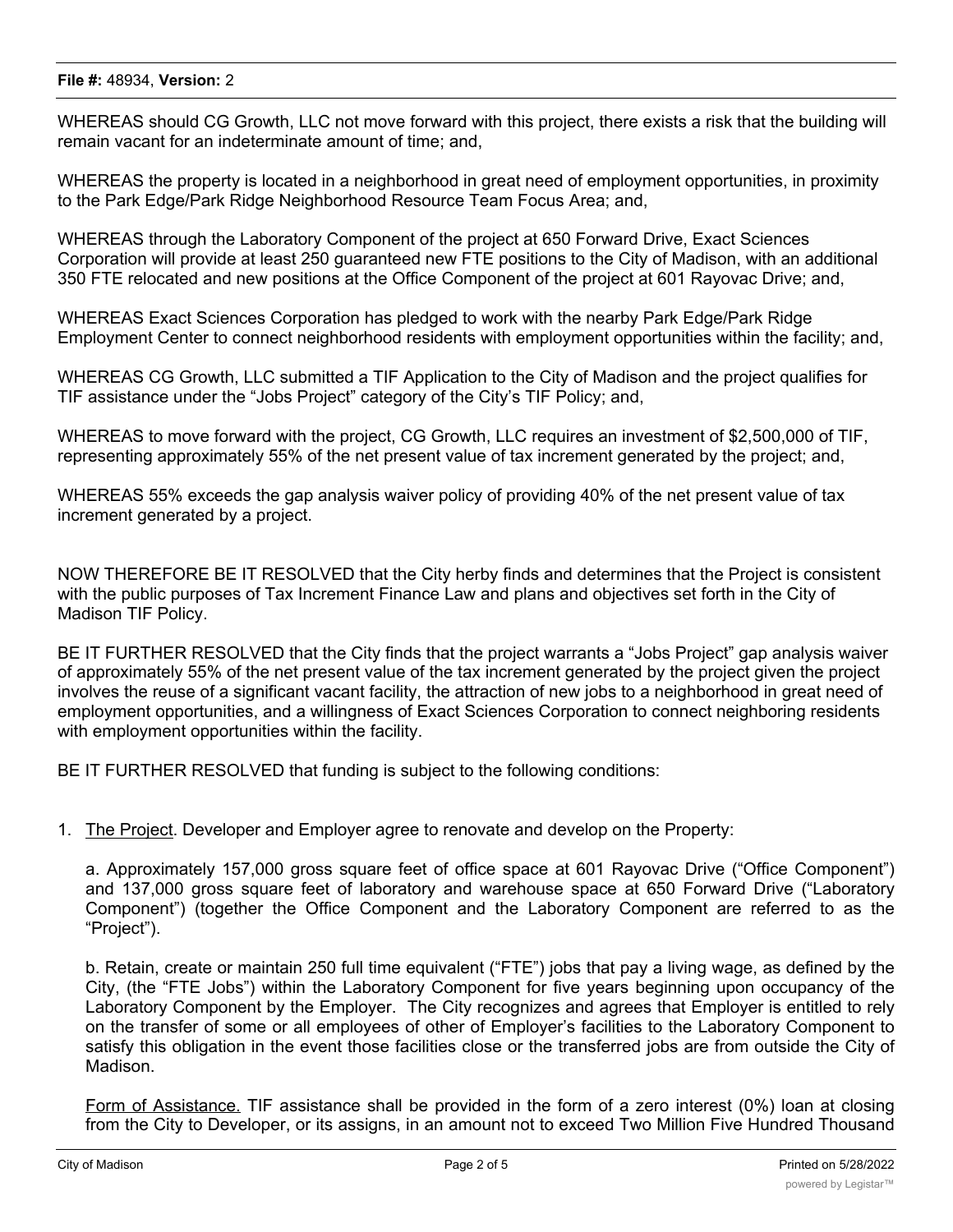### **File #:** 48934, **Version:** 2

Dollars (\$2,500,000) ("TIF Loan"). The TIF Loan shall be disbursed in two payments. The first payment of One Million Eight Hundred Twelve Thousand Dollars (\$1,812,000)(the "First Payment") shall be distributed at or following closing of the TIF Loan upon verification that the Employer has incurred TIF eligible expenses in the amount of the First Payment. The second payment of Six Hundred Eighty Eight Thousand Dollars (\$688,000) shall be disbursed to Employer on the date of occupancy of the Project by the Employer and verification that Employer has at least one hundred twenty-five (125) FTE Jobs in the Laboratory Component on the Property.

- 2. Evidence of Financing, and Job Creation/Retention Provision. Prior to the TIF Loan closing, Developer shall provide evidence of cash, bank financing, grant funds and/or equity in the aggregate amount of not less than \$54,800,000 [calculated as the \$57,300,000 total project cost, less the amount of TIF provided to the Project] ("Financing") to partially finance Developer's development of the Laboratory Component of the Project as described in a loan agreement to be executed between the City and Developer ("TIF Loan Agreement"). The TIF Loan shall be disbursed to Developer into escrow with the title company in the first quarter of 2018, subject to Paragraph 4 below. Upon completion of the disbursing conditions of the TIF Loan Agreement, including evidence of Project Costs incurred in the amount of the TIF Loan, the TIF Loan shall be disbursed in accordance with a Disbursing Agreement.
- 3. Evidence of Financing and Jobs Guaranty. Bank financing shall be evidenced in the form of a bank or institutional investor commitment letter and evidence that Developer has met all of the lender's conditions of financing such as commercial pre-leasing requirements, if any.

Equity investment shall be evidenced by paid invoices or other documentation of prepaid project costs paid by Developer and/or a financial statement demonstrating Developer's financial capacity to invest equity in the Project. In aggregate, Developer's equity investment shall not be less than the amount of the TIF Loan at closing.

The Guarantor shall guaranty to create or maintain for each of the five years following the date of the issuance of a certificate of occupancy ("COO") for the Laboratory Component of the Project by the Employer, at least the following number of FTE Jobs at the Laboratory Component of the Project (the "Jobs Guaranty"):

| Year 1 (one year after COO), | 125 total FTE Jobs                       |
|------------------------------|------------------------------------------|
| Year 2 after COO             | 50 new jobs, 175 total FTE Jobs retained |
| Year 3 after COO             | 25 new jobs, 200 total FTE Jobs retained |
| Year 4 after COO             | 25 new jobs, 225 total FTE Jobs retained |
| Year 5 after COO             | 25 new jobs, 250 total FTE Jobs retained |

Verification of the number of FTE Jobs will be evidenced by a certified statement by Employer sent to the Office of Business Resources, subject to verification to the City's reasonable satisfaction, of compliance with this provision at the first, second, third, fourth, and fifth anniversaries of the date of occupancy of the Laboratory Component of the Project by the Employer.

In the event that the Jobs Guaranty is not met as evidenced by Employer's certification and City verification, then the Guarantors shall be required to pay a penalty in the amount of \$26,020 per job (calculated as the 2018 Living Wage Standard (\$13.01 per hour) x 40 hours a week x 50 weeks a year = \$26,020/FTE job) below the Jobs Guaranty for the applicable year with an annual cap of \$500,000 [calculated as the total amount of the TIF Loan divided by 5 years].

4. 2018 Capital Budget Authorization. Funding for the Two Million Five Hundred Thousand Dollar (\$2,500,000) TIF Loan is contingent upon an approval of the City of Madison 2018 Capital Budget authorizing the expenditure of funds stated herein.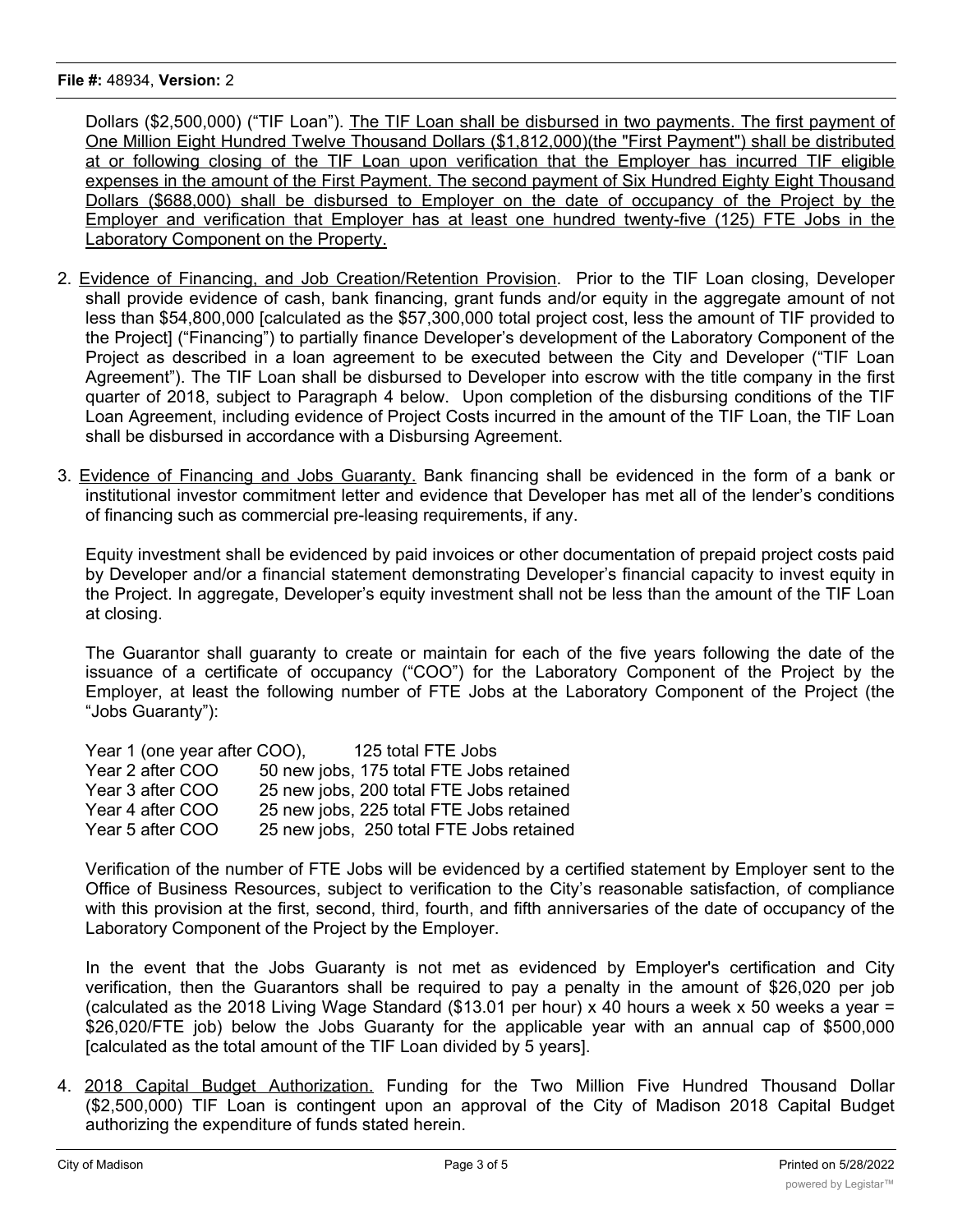- 5. Method of Payment and Tax Increment Guaranty. In addition to the Jobs Guaranty, TIF Loan shall be repaid by Developer through tax increments generated by the Project and/or cash payments by Developer or Guarantor. A schedule of the projected increment used to calculate the TIF Loan amount shall be attached to the TIF Loan Agreement ("Increment Schedule").
- 6. No TID Certification. In the event that the TID #46 Plan and Boundary Amendment is not certified by DOR on or about April 30, 2018, Developer shall be obligated to repay all funds disbursed by the City as a conventional loan, amortized over ten years, together with the costs of issuance and interest on the unpaid principal balance at a rate equal to the rate of the City's borrowing, plus one hundred basis points. Developer and Borrower shall perform on all requirements of the TIF Loan Agreement for the loan funds disbursed to Developer by the City ("City Loan"). In such event, the City shall credit Developer for the City's portion of annual estimated incremental property taxes levied on the Project, as set forth in the Tax Increment Guaranty provision in Section 5, until the City Loan is repaid. If in any year, the actual annual tax levy on the Project is less than the amount set forth in the Tax Increment Guaranty, Developer shall pay the City the annual difference as a guaranty payment. Developer shall repay to the City remaining principal on the City Loan, if any, at its ten-year maturity (maturing 10 years after COO). In the event of the TID #46's non-certification, the City shall make its best effort to correct any issues that prevented Plan Amendment certification in 2018 and secure certification by DOR in 2019.
- 7. Sale to Tax Exempt Entity PILOT Payment. Developer and Borrower shall be prohibited from selling, leasing or transferring the Property prior to the Developer's repayment of the TIF Loan without the prior written notice to the City (except for transfers made pursuant to foreclosure of senior loan on the project). If Developer sells the Property to a tax-exempt entity ("Buyer"), whereupon such ownership renders the Property as property tax-exempt, Buyer shall pay the City an annual payment in lieu of taxes (PILOT) in the amount of property tax last levied as of the date of sale to Buyer, frozen, through 2035. The City shall share said PILOT in proportion with the overlying taxing jurisdictions. Buyer shall execute a PILOT Agreement and a mortgage in favor of the City in the amount of the PILOT payments ("Buyer's Mortgage") at the time of Buyer's acquisition of the Property. The Buyer's Mortgage and PILOT Agreement shall be released and terminated by the City upon the receipt by the City of the required PILOT payments.
- 8. Security and Corporate Guaranty. The TIF Loan shall be evidenced by a Note executed by Developer, or its assigns, to the City of Madison in the amount of the TIF Loan bearing zero percent (0%) interest ("Note"). Developer shall execute a mortgage or mortgages against the Property in favor of the City of Madison securing payment of the TIF Loan ("Mortgage"). If necessary, the City shall agree to execute a subordination of mortgage in a form approved by the City Attorney and acceptable to Developer and Developer's lender(s). Exact Sciences Corporation shall execute a corporate guaranty guaranteeing the payment of the TIF Loan and the PILOT payment if necessary. Prior to closing, Developer shall provide the City with an appraisal of the Property dated within 6 months prior to closing.
- 9. Satisfaction. The TIF Loan Agreement and Mortgage shall be satisfied and the Note cancelled, via a recordable mortgage release, upon full repayment of the TIF Loan.
- 10. Affirmative Action MGO 39.02 (9). Developer and its contractors/subcontractors shall comply with all applicable provisions of the Madison General Ordinance (MGO) 39.02 (9), concerning contract compliance requirements. Prior to commencing construction, Developer shall contact the City's Affirmative Action Division to assure that Developer is in compliance with the aforementioned requirements. Developer shall assist and actively cooperate with the Affirmative Action Division in obtaining the compliance of contractors and subcontractors with such applicable provisions of the Madison General Ordinance. Developer shall allow maximum feasible opportunity to small business enterprises to compete for any contracts entered into pursuant to the contract.